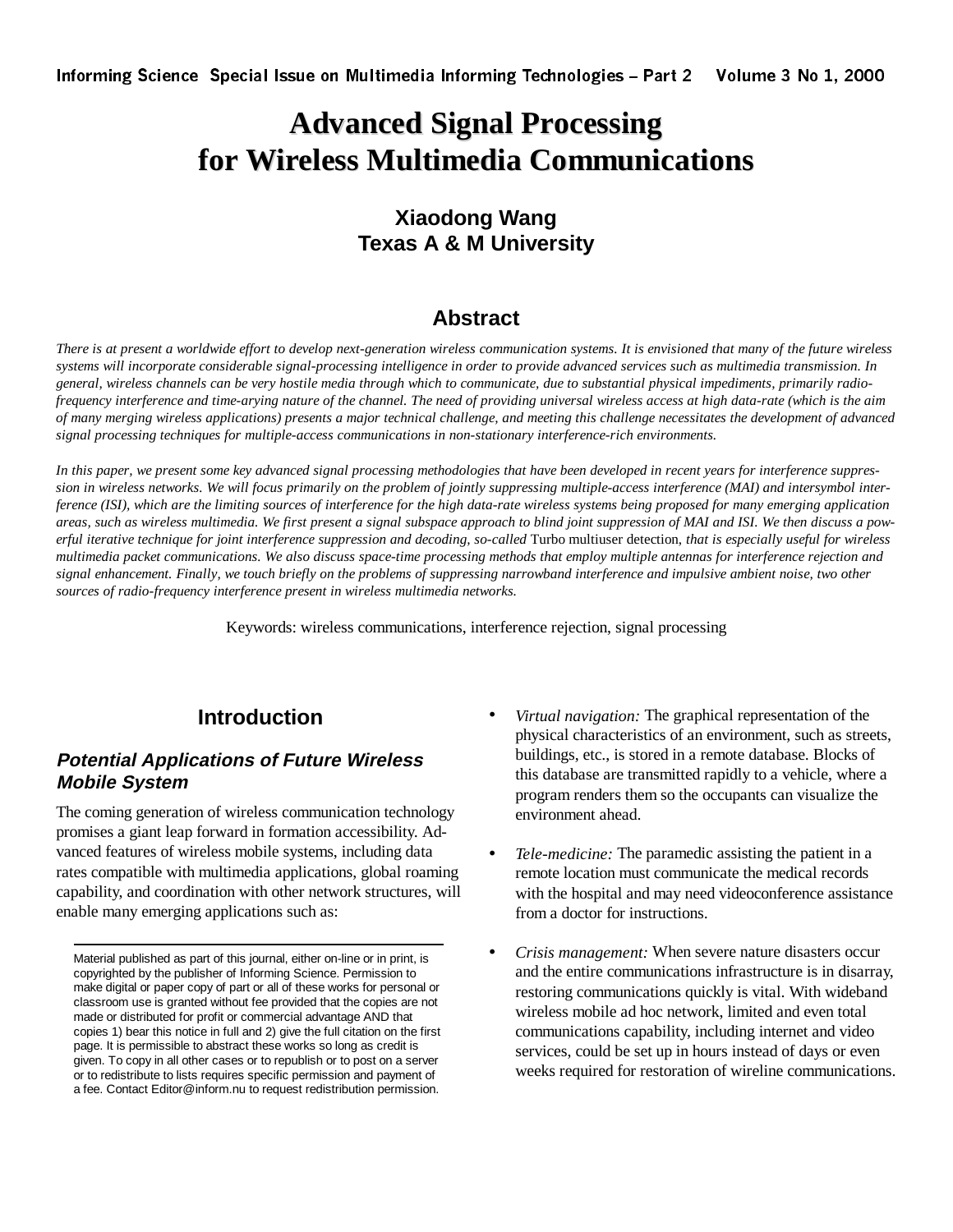• *Distance learning:* Wideband wireless communications will provide cost-effective educational opportunities available on the Internet, for people living in thinly populated or remote areas.

## **The Role of Signal Processing for Wireless Multimedia Communications**

It is anticipated that the future-generation wireless communication systems will incorporate considerable signal-processing intelligence in order to provide advanced services such as multimedia. In order to make optimal use of available bandwidth for these services and to provide maximal flexibility, many such systems will operate as multiple-access systems, in which channel bandwidth is shared by many users on a randomaccess basis using protocols such as code-division multipleaccess (CDMA) signaling. Moreover, in order to support the high data rates inherent in such services, ratios of bit rates to bandwidths will be pushed to their limits. In general, wireless channels can be very hostile media through which to communicate. Physical impairments such as multiple-access interference, co-channel interference, multipath transmission, amplitude fading and dispersion due to limited bandwidth, all contribute to make it difficult to transmit data reliably and quickly through wireless channels. Moreover, the dynamism resulting from user mobility and the above-noted random-access nature of mobile channels, amplify the effects of these impairments, and make them much more difficult to ameliorate. Solution to these difficulties lie in the use of advanced signal processing techniques, and in this paper we present some of the recently developed methodologies for interference rejection that are especially useful for wireless multimedia communications.

## **Outline of this Article**

In particular, we will focus on interference rejection techniques for code-division multiple-access (CDMA) wireless systems. CDMA is the multiple-access scheme adopted in the IS-95 digital cellular standard, and it is the preferred mode of multiaccessing in many current and emerging wireless applications, such as third-generation mobile telephony and wireless personal communications. Our discussion will be primarily focused on the problem of jointly suppressing multiple-access interference (MAI) and intersymbol interference (ISI), which are the limiting sources of interference for high data-rate wireless applications, such as wireless multimedia. After describing the general problem of interference rejection in wireless communications, we present a signal subspace approach to blind joint suppression of MAI and ISI. We then discuss a powerful iterative technique for joint interference suppression and decoding, so-called Turbo multiuser detection, that is especially useful for wireless multimedia packet communications. We

also discuss space-time processing methods that employ multiple antennas for interference rejection and signal enhancement.

Finally, we touch briefly on the problems of suppressing narrowband interference and impulsive ambient noise, two other sources of radio-frequency interference present in wireless multimedia networks.

## **The Problem of Interference Rejection in Wireless Communications**



#### **Figure 1: Systematic illustration of a multiple-access wireless digital communications system.**

Figure 1 is the systematic illustration of a multiple-access digital communication system typically employed in modern wireless networks. In this system, there are *K* users transmitting information-bearing signals through a wireless medium. Each user's digital data (e.g.,  $\{d_k(i)\}\$ which may represent voice, image, video or multimedia information, are first encoded using some error-correct coding schemes to protect them from being corrupted by the channel during transmission. The coded data of each user (e.g.,  ${b_k(i)}$ ) are then mapped by a modulator onto signals that can be efficiently transmitted over the communication channel. Each modulated signal (e.g.,  $x_k(t)$ ) is then transmitted through a wireless channel, whose characteristics can be mathematically represented by a function  $h_k(t)$ . At the receiver end, the received signal is the superposition of the \$K\$ users' channel-distorted transmitted signals, plus the ambient channel noise \$n(t)\$. Mathematically, the received signal can be written as:

$$
r(t) = \sum_{k=1}^{K} \int_{-\infty}^{\infty} h_k(t - u) x_k(u) \, \mathrm{d}u + n(t)
$$
\n
$$
= \sum \int_{-\infty}^{\infty} h_k(t - u) f_k(u; \{d_k(i), \text{enc}_k, \text{mod}_k\}) \, \mathrm{d}u + n(t) \quad (1)
$$

where we write the *k*-th user's transmitted signal  $x_k(u)$  as  $f_k(u)$ ;  ${d_k(i)}$ ,  ${enc_k, \textbf{mod}_k}$  to highlight that it is a function of the information data, the channel encoder and the modulator of that user.

Our problem at hand is to reproduce the information data of one or some or all users based on the received signal *r*(*t*). For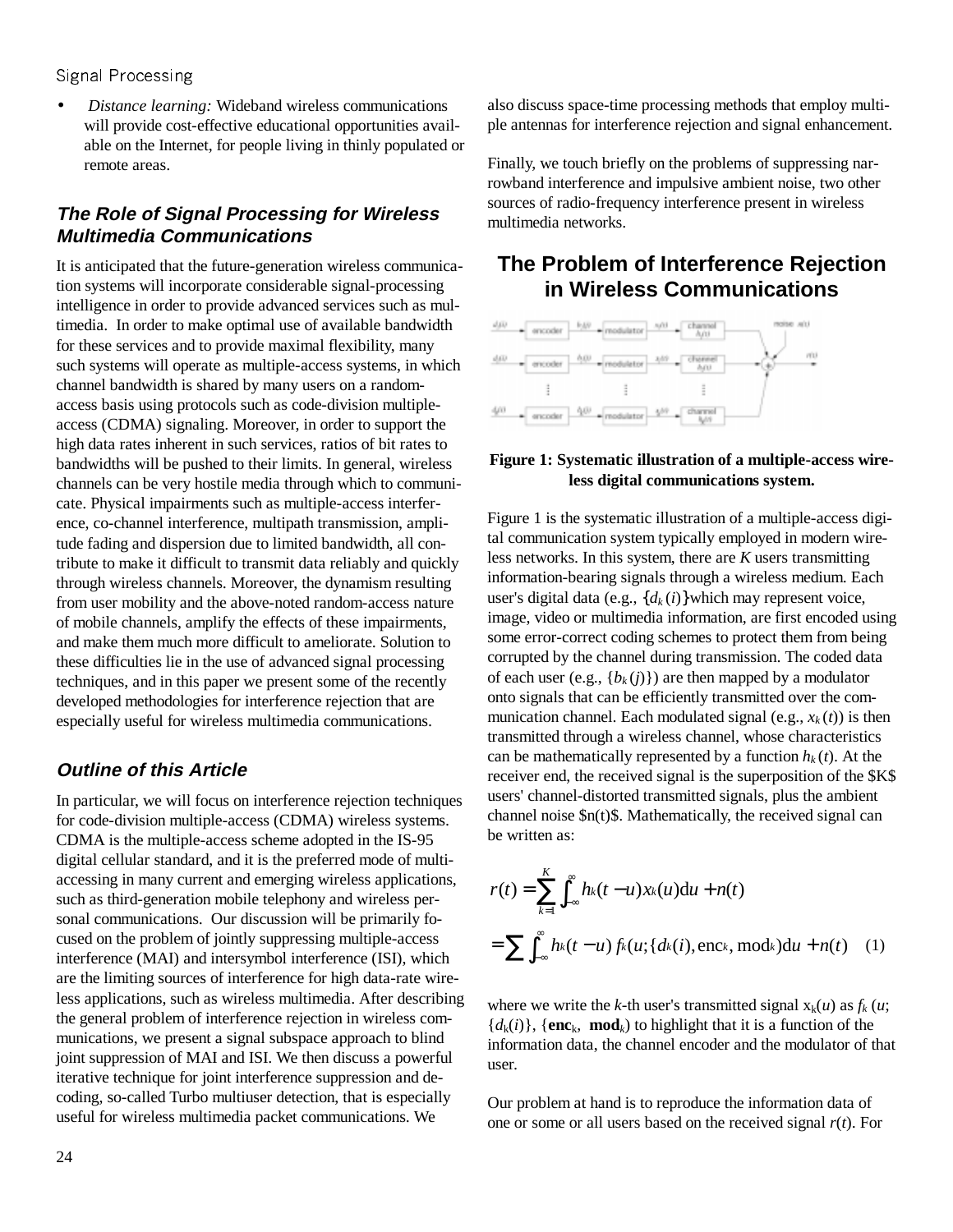example, in a cellular telephony system, *r*(*t*) may represent the signal received by a particular mobile phone. Let us call the owner of that phone User 1. Then  $\{d_1(i)\}\)$  represents the digital voice information data for that user. In order to recover  $\{d_1(i)\}$ from the receive signal, the only prior information available at User 1's receiver is the structures of the encoder and modulator at the corresponding transmitter, i.e.,  $(\mathbf{enc}_1, \mathbf{mod}_1)$ , but nothing else. As another example, *r(t)* may also represent the signal received by a basestation receiver in a wireless cellular network. In this case, all users' information data  $\{d_k(i), k=1,...,K\}$ must be recovered. The receiver has the knowledge of the structures of the encoder and modulator of all users, {(**enc**k,  $\textbf{mod}_k$ ,  $k=1,...,K$ , but not that of the characteristics of the channels, i.e.,  $\{h_k(t), k=1, ..., K\}$ .

This problem of signal recovery in a multiple-access system is of great importance both in theory and in practice. The current engineering solution is to make the user signals well separated either in time or in frequency such that effectively *K*=1 in our model. The obvious drawback of this approach is the substantial loss of spectral efficiency, i.e., the number of users that can be supported in a network is substantially reduced. With the explosive growth in demand for advanced wireless services, significant amount of recent research in both universities and industry has addressed this problem. In what follows we present some of the recently developed advanced signal processing techniques that address various aspects of the problem of interference rejection in wireless communications.

## **Subspace Blind and Group-Blind Multiuser Detection**

Our problem at hand is to recover one or some of the users' transmitted symbols  $\{b_k(i)\}\$  based on the received signal  $r(t)$ [see Figure 1]. By appropriately filtering and sampling the received waveform  $r(t)$  at the receiver front-end, we convert the continuous-time signal  $r(t)$  into a discrete-time signal { $r(i)$ } }. It can be shown that  $[24,27]$  mathematically  $r(i)$  can be represented as

$$
\mathbf{r}(i) = \mathbf{H}\mathbf{b}(i) + \mathbf{n}(i) \tag{2}
$$

where **H** is a matrix which is determined by the transmitted modulation waveforms and the physical channel characteristics of all users;  ${\bf b}(i)$  is a vector which contains the transmitted symbols of all users at times (*i* −1), *i* and (*i*+1), i.e., {*bk(j): j=i*−*1,i,i+1, k=1,…K*}; and **n**(*i*) is a vector of channel ambient noise samples. Note that the received signal **r**(*i*) contains not only the desired user's signal, but also signal from other users -- the so-called *multiple-access interference* (MAI). Moreover, **r**(*i*) contains not only the symbols at time *i*,

but also symbols from time  $(i-1)$  and  $(i+1)$  -- the so-called *intersymbol interference* (ISI).

A *linear detector* for the *k*-th user can be represented by a vector  $\mathbf{w}_k$  which is applied to the received signal  $\mathbf{r}$  (*i*) in (2), to compute the *i*-th bit of the *k*-th user, according to the following rule:

$$
\hat{b}_k[i] = \text{sgn}\{\mathfrak{R}(w_k^H r[i])\}\
$$
 (3)

One type of such a linear detector is the so-called linear MMSE detector, where **w***k* is chosen to minimize the output mean-square error (MSE), i.e.,

$$
w_k = \arg\min_{w} E\{|bk[i] - w^H r[i]|^2\}.
$$
 (4)

The problem of finding the linear detector for the *k*-th user is difficult because the channel matrix **H** is unknown to the receiver. Recall that the receiver only knows one or some users' modulation waveforms (cf. Figure 1). If only the *k*-user's modulation waveform is known, then the problem of computing **w**k is referred to as the problem of *blind multiuser detection*. On the other hand, if the *k*-th user's modulation waveform, together with those of some other users (but not all users), is known, then the problem is referred to as the problem of *group-blind multiuser detection.* 

The problems of blind multiuser detection and group-blind multiuser detection have been recently solved in [24,25] and [10] respectively. The basic idea is to identify the so-called signal subspace spanned by the multiuser signals using some adaptive subspace tracking algorithms. Based on such an estimated signal subspace, the physical channel responses of the desired users can be then estimated, and the corresponding blind or group-blind multiuser detectors for those users can also be obtained.

#### **Simulation Example**

We next provide computer simulation results to demonstrate the performance of the blind and group-blind linear multiuser detectors in a wireless CDMA networks. The simulated system is an asynchronous CDMA system with processing gain 15. The *m*-sequences of length 15 and their shifted versions are employed as the user spreading sequences. The chip pulse is a raised cosine pulse with roll-off factor 0.5. The initial delay of each user is uniform on  $[0,4T_c]$ , where  $T_c$  is the chip interval. Each user's channel has three paths. The delay of each path is uniform on  $[0.6T<sub>c</sub>]$ . The fading gain of each path in each user's channel is generated from a complex Gaussian distribution and fixed for all simulations. The path gains in each user's channel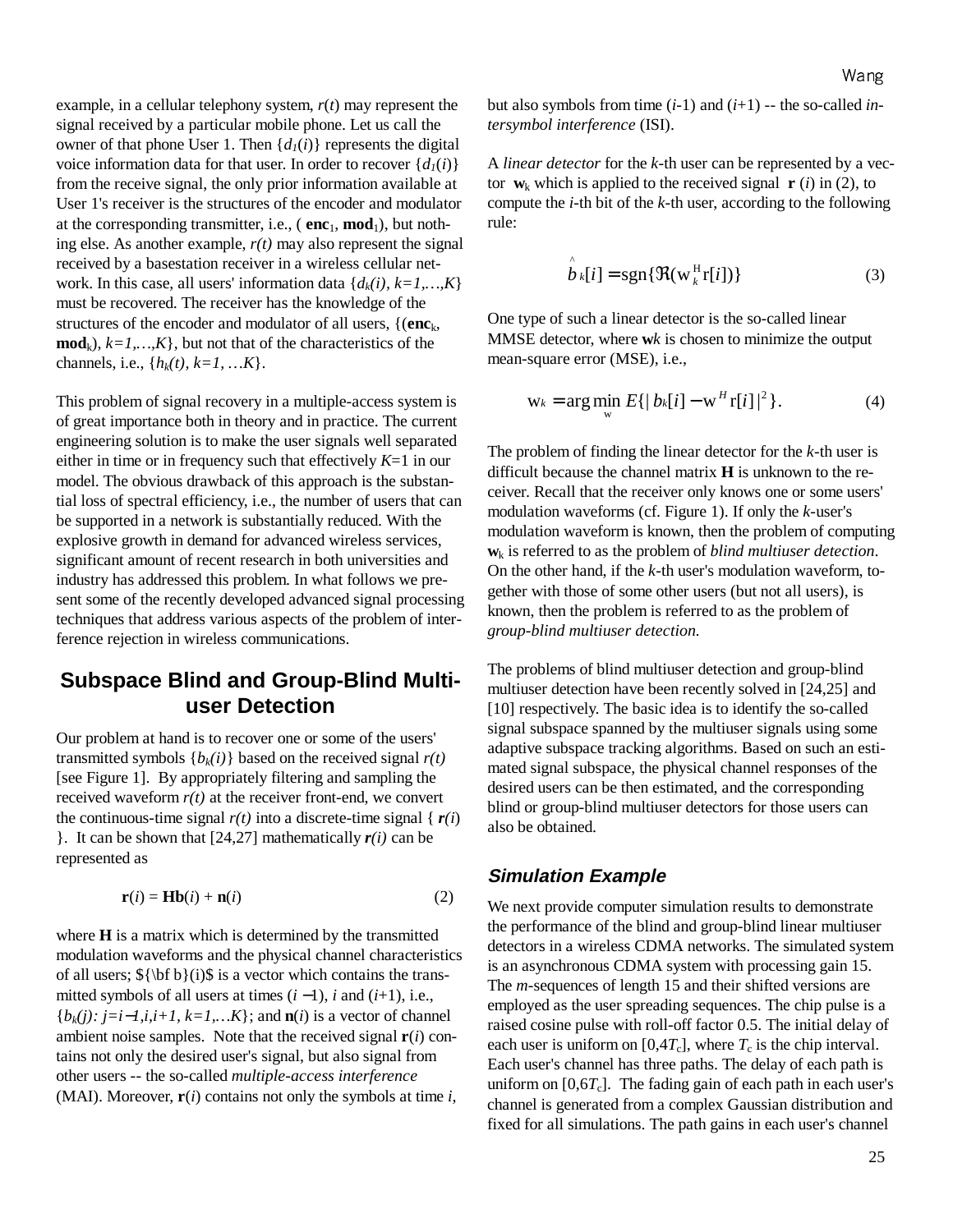

**Figure 2: Comparison of the performance of the blind and the group-blind linear detectors.** 

are normalized so that each user's signal arrives at the receiver with the same power. The number of users in the simulation is 10, with 7 known users.

In Figure 2, we plot the bit error rate (BER) curves for the blind linear MMSE detector, the group-blind linear hybrid detector, and a partial MMSE detector.

The partial MMSE detector ignores the unknown users and forms the linear MMSE detector for the known users only. For each of these detectors, and for each value of signal-to-noise ratio  $(E_b/N_o)$ , the minimum and the maximum BER among the 7 known users is plotted. It is seen that the group-blind detector significantly outperforms the blind MMSE detector and the partial MMSE detector. Indeed the blind MMSE detector exhibits an error floor at high  $(E_b/N_o)$  values. This is due to the finite length of received signal frame, based on which the detector is estimated. The group-blind hybrid MMSE detectors do not show error floors in the BER range considered here. Of course, due to the finite signal frame length, the group-blind detectors also have error floors. But such floors are much lower that that of the blind linear MMSE detector

## **Turbo Multiuser Detection**

Most communication systems employ error correcting coding to prevent the transmitted data from being corrupted by the channel. This is especially true for wireless voice/data/multimedia communications, where the physical channels are particularly severe. Coding introduces additional signal structures that can be exploited by interference rejection algorithms. In what follows we present an iterative technique for joint interference suppression and decoding, so-called Turbo multiuser detection, that is especially useful for wireless packet multimedia communications. Recently iterative ("Turbo") processing techniques have received considerable attention followed by the discovery of the powerful Turbo

codes [4,5]. The so called Turbo-principle can be successfully applied to many detection/decoding problems such as serial concatenated decoding, equalization, coded modulation, multiuser detection and joint source and channel decoding [9].



**Figure 3: The channel encoder and interleaver of the** *k***-th user.** 

Consider again the multiple-access system depicted in Figure 1. Let's assume that each user's transmitted binary symbols  ${b_k(i)}$  are the outputs of a channel encoder followed by a interleaver, as shown in Figure 3. The input to the channel encoder are the information bits of that user  $\{d_k(n)\}\)$ . The purpose of the interleaver is to reduce the influence of the error bursts caused by the channel. A Turbo multiuser receiver has been received developed in [28]. This receiver structure is shown in Figure 4. It consists of two stages: a soft-input soft output (SISO) multiuser detector, followed by *K* parallel single-user SISO channel decoders. The two stages are separated by deinterleavers and interleavers. The SISO multiuser detector delivers the a *posteriori* log-likelihood ratio (LLR) of a transmitted ``+1'' and a transmitted ``−1'' for every code bit of every user,

$$
\Lambda_1[b_k(i)] \stackrel{\Delta}{=} \log \frac{P[b_k(i) = +1 \mid r(t)]}{P[b_k(i) = -1 \mid r(t)]}.
$$
 (5)

Using Bayes' rule, (5) can be written as

$$
\Lambda_1[b_k(i)] = \underbrace{\frac{p[r(t) | b_k(i) = +1]}{p[r(t) | b_k(i) = -1]}}_{\lambda_1[b_k(i)]} + \log \underbrace{\frac{P[b_k(i) = +1]}{P[b_k(i) = -1]}}_{\lambda_2^p[b_k(i)]}, \quad (6)
$$

where the second term in (6), denoted by  $\lambda_2^{\text{P}}[b_k(i)]$ , represents the a *priori* LLR of the code bit  $b_k(i)$ , which is computed by the channel decoder of the *k*-th user in the previous iteration, interleaved and then fed back to the SISO multiuser detector. (The superscript  $P$  indicates the quantity obtained from the previous iteration). For the first iteration, assuming equally likely code bits, i.e., no prior information available, we then have  $\lambda_2^{\text{p}}[b_k(i)]$ , for  $1 \le k \le K$  and  $0 \le i \le M$ . The first term in (6), denoted by  $\lambda_1[v_k(i)]$ , represents the *extrinsic* information delivered by the SISO multiuser detector, based on the received signal  $r(t)$ , the structure of the multiuser signal given by  $(2)$ , the prior information about the code bits of all other users,  ${\lambda_2}^p[b_l(j)]$ ,  $l \neq k$ ,  $0 \leq j \leq M$ , and the prior information about the code bits of the *k*-th user other than the *i*-th bit,  $\{\lambda_2^p[b_k(j)]\}$ ,  $j \neq I$  }. The extrinsic information  $\lambda_1[b_k(i)]$  which is not influenced by the *a priori* information  $\{\lambda_2^p[b_k(i)]\}$  provided by the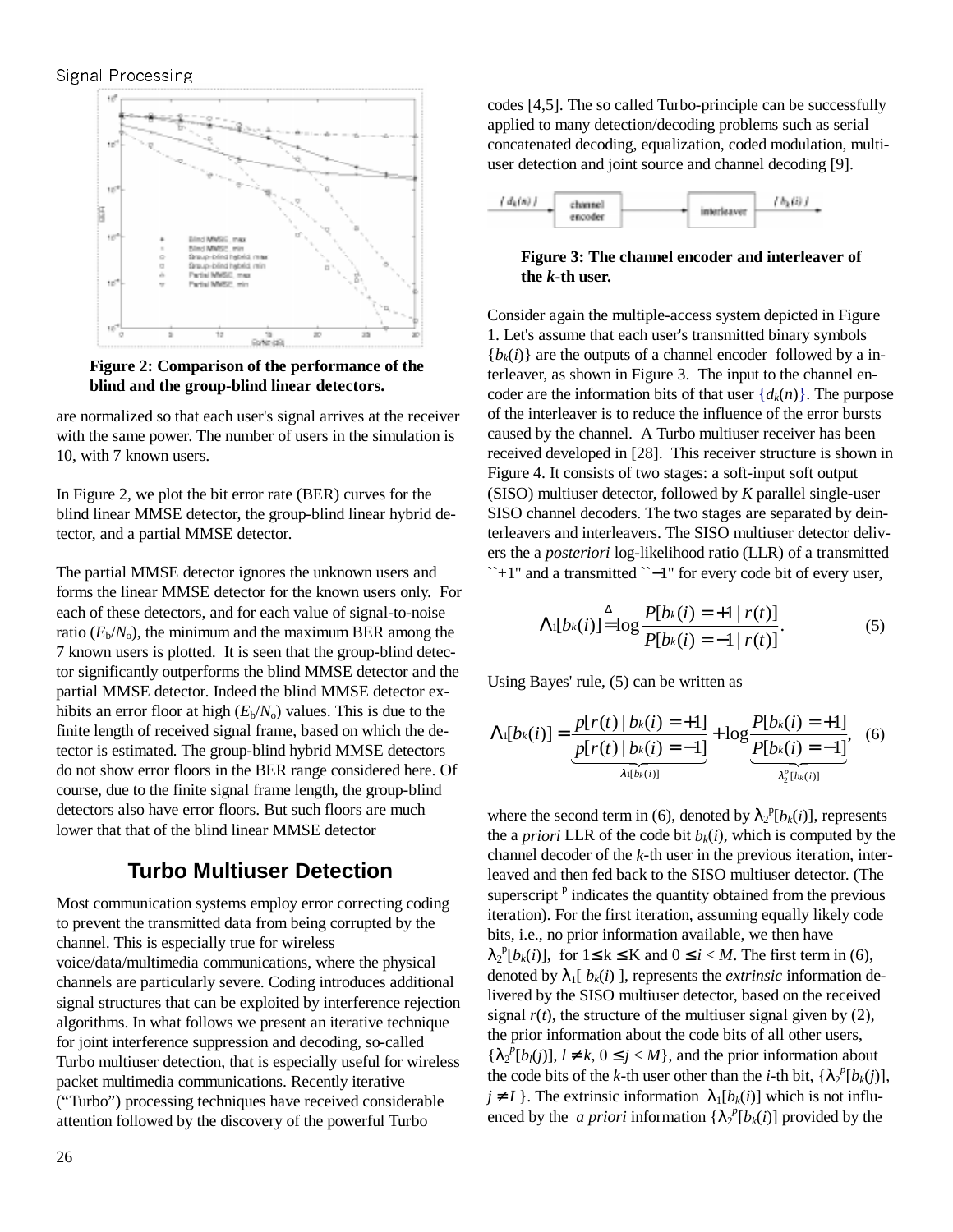channel decoder, is then reverse interleaved and fed into the *k*th user's channel decoder, as the *a priori* information in the next iteration.



**Figure 4: A Turbo multiuser receiver for coded CDMA.** 

Based on the prior information  $\lambda_1^{\ p}[b_k(n)]$ , and the trellis structure (i.e., code constraints) of the channel code, the *k*-th user's SISO channel decoder computes the *a posteriori* LLR of each code bit,

$$
\Lambda_2[b_k(n)] \stackrel{\Delta}{=} \log \frac{P[b_k(n) = +1 | \lambda_1^p [b_k(n)] \}_{n=0}^{M-1}; \text{decoding}]}{P[b_k(n) = -1 | \lambda_1^p [b_k(n)] \}_{n=0}^{M-1}; \text{decoding}] \quad (7)
$$

$$
= \lambda_2[b_k(n)] + \lambda_1^p [b_k(n)].
$$

It is seen from (7) that the output of the SISO channel decoder is the sum of the prior information  $\lambda_1^p[b_k(n)]$ , and the *extrinsic* information  $\lambda_2[b_k(n)]$  delivered by the channel decoder. This extrinsic information is the information about the code bit  $b_k(n)$ gleaned from the prior information about the other code bits,  ${\lambda_1}^p[b_k(m)]_{m \neq n}$ , based on the trellis constraint of the code. The SISO channel decoder also computes the *a posteriori* LLR of every information bit, which is used to make decision on the decoded bit at the last iteration. After interleaving, the extrinsic information delivered by the *K* channel decoders  $\{\lambda_2[b_k(i)]\}$ ,  $k=1,..., K$ } is then fed back to the SISO multiuser detector, as the prior information about the code bits of all users, in the next iteration. Note that at the first iteration, the extrinsic information  $\{\lambda_1[b_k(i)]\}$  and  $\{\lambda_2[b_k(i)]\}$  are statistically independent. But subsequently since they use the same information indirectly, they will become more and more correlated and finally the improvement through the iterations will diminish.

#### **Simulation Example**

We now illustrate the performance of the Turbo multiuser receiver in a multipath CDMA channel. We consider an asynchronous CDMA system with four users. The user spreading sequences are derived from Gold sequences of length seven. The number of paths for each user is three. The signature sequences, path delays and complex path gains for each user are randomly generated. All users employ the same rate 1/2 constraint length 5 convolutional code. Each user uses a different random interleaver. The same set of interleavers is used for all simulations. The block size of the information bits for each user is 128. In the simulation, the four user signals have equal power. The bit error rate (BER) curves of each user after the first 5 iterations are shown in Figure 5. The BER curve for the single-user channel is also plotted in the same figure as the dashed lines. It is seen that significant performance gain is achieved by the proposed iterative receiver structure compared with the non-iterative receiver structure (i.e., linear MMSE demodulator followed by soft channel decoder). Moreover, at high signal-to-noise ratio, the detrimental effects of the MAI and ISI in the channel can almost be completely eliminated and single-user performance can be approached.



**Figure 5: Performance of Turbo multiuser receiver in a 4 user multipath channel. All users have equal power.** 

### **Further Issues**

### **Space-Time Processing**

The subspace blind multiuser detection and the Turbo multiuser detection techniques discussed in the preceding sections exploit the temporal structures of the multiple-access signals that are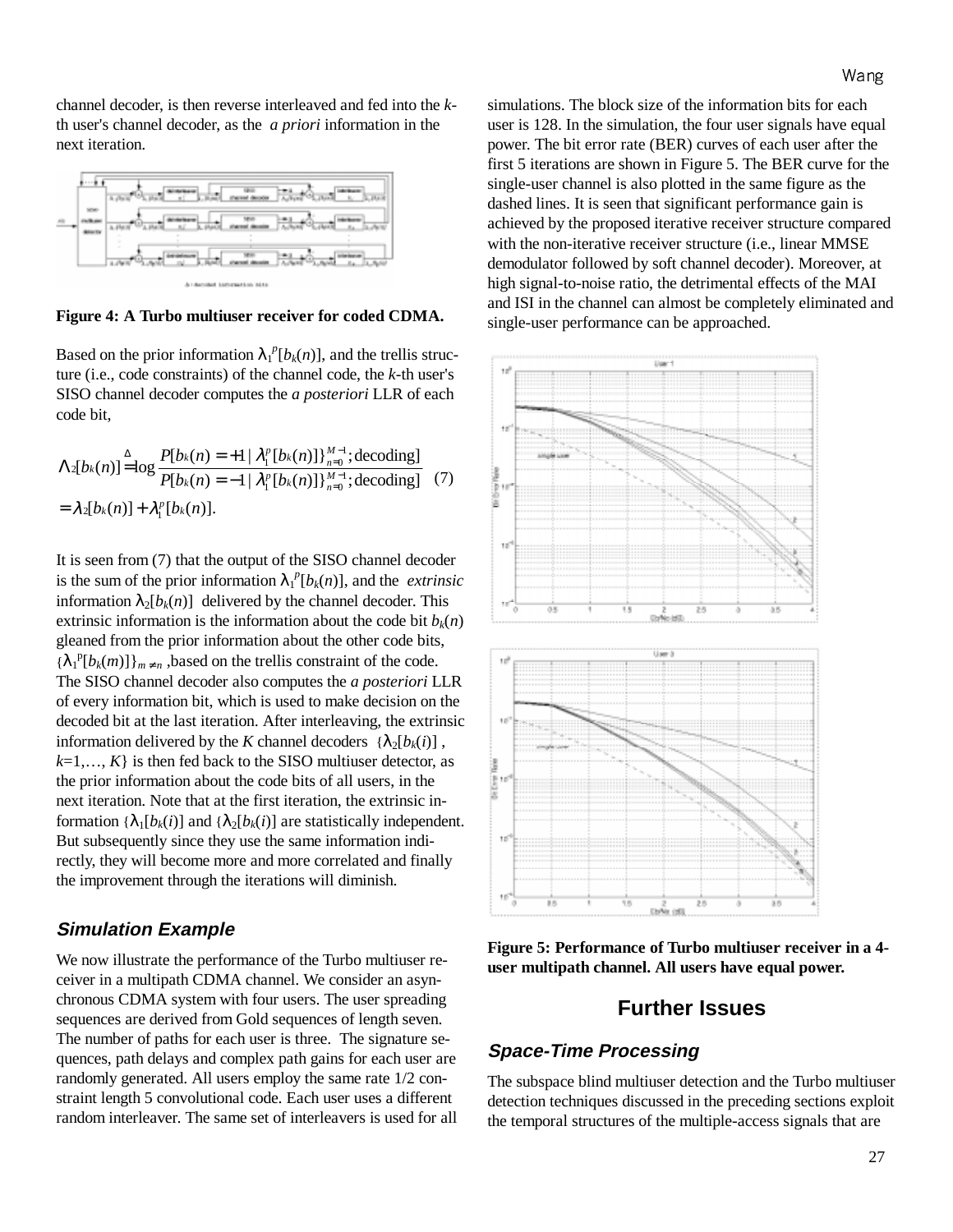either induced by signal multiplexing or by channel coding. Another very promising approach to interference suppression in wireless systems is through space-time processing using an antenna array at the receiver. In this approach, the signal structure induced by multiple receiving antennas, i.e., spatial signature, is exploited for interference rejection. Combined multiuser detection and array processing, so-called space-time multiuser detection, that exploits both the temporal and the spatial structures of the signals, as been addressed more recently [30].

In this case, it is assumed that at the receiver an antenna array of *Q* elements is employed. Assuming that each transmitter is equipped with a single antenna, then the baseband multipath channel between the *k*-th user's transmitter and the base station receiver can be modeled as a single-input multiple-output channel with the following vector impulse response

$$
\underline{h}\mathbf{k}(t) = \sum_{l=1}^{L} \underline{a}\mathbf{k}lg\mathbf{k}\delta(t-\tau_{kl}),
$$
\n(8)

where *L* is the number of paths in each user's channel, *gkl* and τkl are respectively the complex gain and delay of the *l-*th path of the *k*-th user's signal, and  $\underline{a_{kl}} = [a_{kl,1} \dots a_{kl,Q}]^T$  is the array response vector corresponding to the *l*-th path of the *k*-th user's signal. The total received signal at the receiver is then the superposition of the signals from the *K* users plus the additive ambient noise, given by

$$
\underline{r}(t) = \sum_{k=1}^{K} x_k(t) * \underline{h}_k(t) + \underline{v}(t)
$$
\n
$$
= \sum_{i=0}^{M-1} \sum_{k=1}^{K} A_k b_k(i) \sum_{l=1}^{L} \underline{a}_{kl} g_{kl} s_k(t - iT - \tau_{kl}) + \underline{v}(t),
$$
\n(9)

where \* denotes convolution;  $\underline{v}(t) = [v_1(t) \dots v_Q(t)]^T$  is a vector of independent zero-mean complex white Gaussian noise processes.

The multiuser space-time receiver structure is illustrated in Figure 6. The front-end of the receiver consists of a bank of matched-filters, followed by a bank of array combiners and then followed by a bank of multipath combiners, which produces the sufficient statistic. The maximum likelihood multiuser sequence detector or the linear multiuser detectors can be employed to demodulate the transmitted symbols of the users. It is demonstrated in [30] that significant performance gains can be obtained by combining space-time processing with multiuser detection. Moreover, it is straightforward to extend the subspace blind multiuser detection and the Turbo multiuser detection methods discussed earlier to address the multiple antenna scenario.



**Figure 6: Space-time Multiuser receiver structure.** 

#### **Narrowband Interference Rejection**

One important type of interference arising from wideband wireless multimedia system is the narrowband interference (NBI). Such interference arises because of non-symmetric features of wireless systems, such as the desire to share bandwidth with other, dissimilar communication services (e.g., multi rate systems). Although spread spectrum CDMA communications are inherently resistant to the NBI, it has been demonstrated that the performance of wideband systems in the presence of NBI can be enhanced significantly through the use of active NBI suppression: Not only does active suppression improve error-rate performance, but it also leads to increased system capacity and improved acquisition capability.

Over the past two decades, a significant body of research has been concerned with the development of techniques for active NBI suppression. Most techniques seek to form a replica of the narrowband signals that can be subtracted from the received signal before data demodulation takes place. Early work in this area focused on techniques based on the linear signal processing regimes of adaptive linear transversal filtering, and Fourier-domain filtering [15,31]. Recently, model-based techniques that employ non-standard signal processing methods, including nonlinear filtering techniques [21,23] and multiuser detection techniques [16, 20, 22], have been used for NBI mitigation. More recently, the blind linear MMSE multiuser detection techniques described in Section 3 have been shown to work quite well against combined MAI and NBI of all types [18,19].

#### **Impulsive Ambient Noise Rejection**

Another source of radio-frequency interference in a wireless multimedia network is the impulsive channel ambient noise. Most research on interference rejection in wireless systems has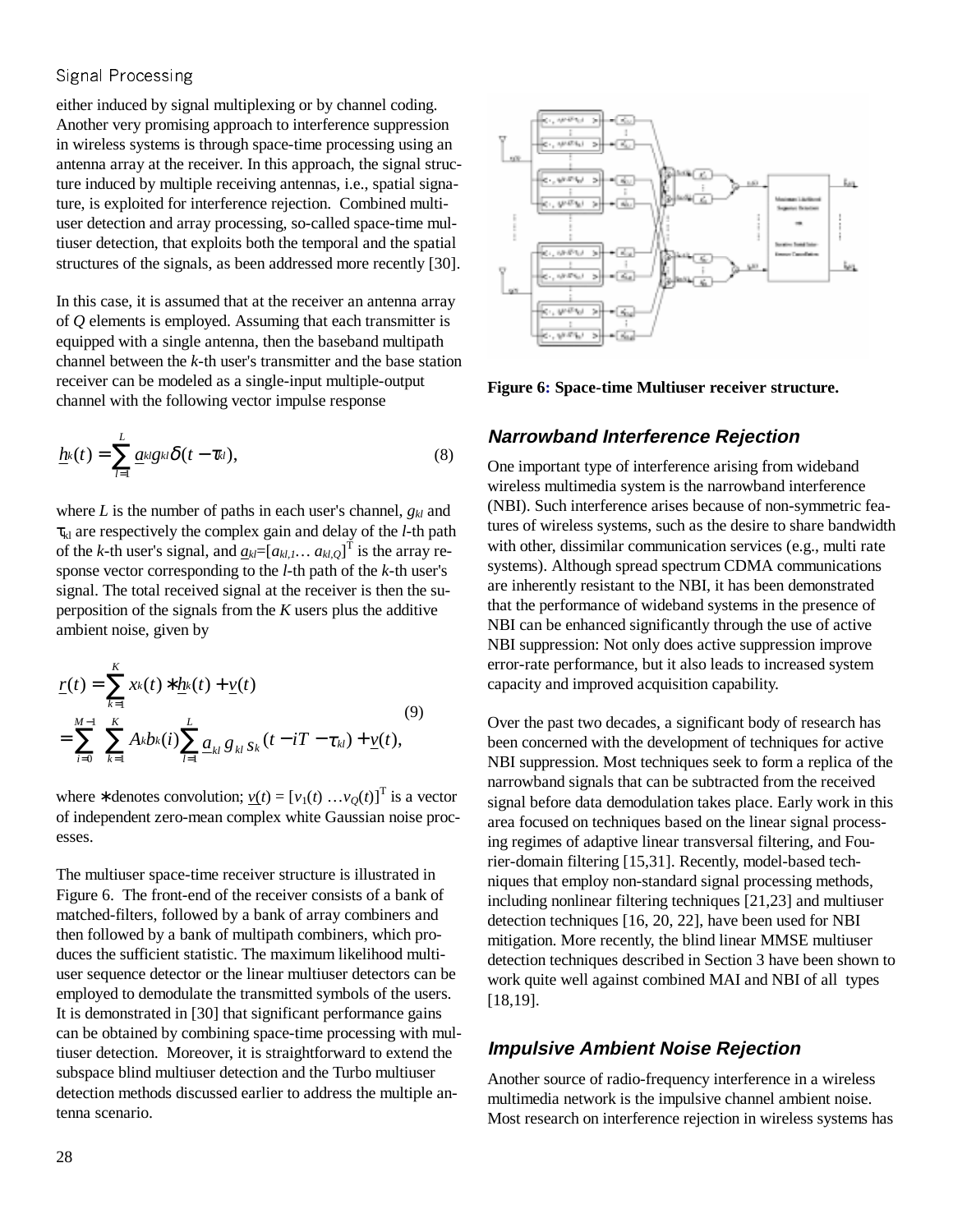focused on situations in which the ambient noise has a Gaussian distribution. For many physical channels arising from wireless applications, however, the ambient noise is known through experimental measurements to be decidedly non-Gaussian, due to the impulsive nature of the man-made electromagnetic interference and a great deal of natural noise as well. This is particularly true of urban and indoor radio channels [6,7,12,13,14]. It is widely known in the single-user context that non-Gaussian noise can be quite detrimental to the performance of conventional systems based on the Gaussian assumption, whereas it can actually be beneficial to performance if appropriately modeled and ameliorated [11]. Neither of these properties is surprising. The first is a result of the lack of robustness of linear and quadratic type signal processing procedures to many types of non-Gaussian statistical behavior [11]. The second is a manifestation of the well known leastfavorability of Gaussian channels.

In view of the lack of realism of a Gaussian model for ambient noise arising in many wireless channels, natural questions arise concerning the applicability, robustness and performance of interference suppression techniques for non-Gaussian multiple access channels [17]. Although performance indices such as mean-square-error (MSE) and signal-to-interference-plusnoise ratio (SINR) for linear multiuser detectors are not affected by the distribution of the noise (only the spectrum matters), the more crucial bit-error rate can depend heavily on the shape of the noise distribution. The results of an early study of error rates in non Gaussian DS-CDMA channels are found in [1,2,3], in which the performance of the conventional and modified conventional detectors is shown to depend significantly on the shape of the ambient noise distribution. In particular, impulsive noise can severely degrade the error probability for a given level of ambient noise variance. In the context of multiple-access capability, this implies that fewer users can be supported with conventional detection in an impulsive channel than in a Gaussian channel. However,

Since non-Gaussian noise can, in fact, be beneficial to system performance if properly treated [11], the problem of joint mitigation of structured interference and non-Gaussian ambient noise has received considerable recent interests. An approach to this problem for NBI suppression in spread-spectrum systems is described in [8]. Some very recent results that describe nonlinear adaptive methods for suppressing MAI in the presence of impulsive noise in CDMA communication systems are found in [26,29]. These nonlinear techniques are based on the *M*-estimation method for robust regression, and they offer substantial performance gains over linear detection methods in impulsive ambient noise.

## **Conclusions**

The projections of rapid escalating demand for advanced wireless services such as multimedia present major challenges in the field of telecommunications, and meeting these challenges will require sustained technical innovation on many fronts. Of paramount importance in addressing these challenges is the development of suitable adaptive systems to perform advanced signal processing functions for wireless multiple-access communications in non-stationary and interference-rich environments. This is the problem addressed in this paper. We have focused primarily on the problem of jointly suppressing multiple-access interference (MAI) and intersymbol interference (ISI), which are the limiting sources of interference for the high data-rate wireless multimedia applications. We have first presented a signal subspace approach to blind joint suppression of MAI and ISI.

We have then described a powerful iterative technique for joint interference suppression and decoding, so-called *Turbo multiuser detection*, that is especially useful for wireless multimedia packet communications. We have also discussed space-time processing methods that employ multiple antennas for interference rejection and signal enhancement. Finally, we have touched briefly on the problems of suppressing narrowband interference and impulsive ambient noise, two other sources of radio-frequency interference present in wireless multimedia networks. Although the signal processing methodologies presented in this paper are the results of very recent research work and more effort is needed in refining them before their deployment in actual wireless systems, these powerful techniques will have a far reaching impact on future wireless multimedia communication systems.

## **Acknowledgements**

The author wishes to thank Miss Y. Amy Huang for typing the manuscript.

## **References**

- [1] B. Aazhang and H.V. Poor. Peformance of DS/SSMA communications in impulsive channels – Part I: Linear correlation receivers. *IEEE Trans. Commun*., COM-35(11):1179--1187, Nov. 1987.
- [2] B. Aazhang and H.V. Poor. Peformance of DS/SSMA communications in impulsive channels – Part II: Hard-limiting correlation receivers. *IEEE Trans. Commun*., COM-36(1):88--96, Jan. 1988.
- [3] B. Aazhang and H.V. Poor. An analysis of nonlinear directsequence correlators. *IEEE Trans. Commun*., COM-37(7):723-- 731, July 1989.
- [4] C. Berrou and A. Glavieux. Near optimum error-correcting coding and decoding: Turbo codes. *IEEE Trans. Commun.*, COM-44(10), Oct. 1996.